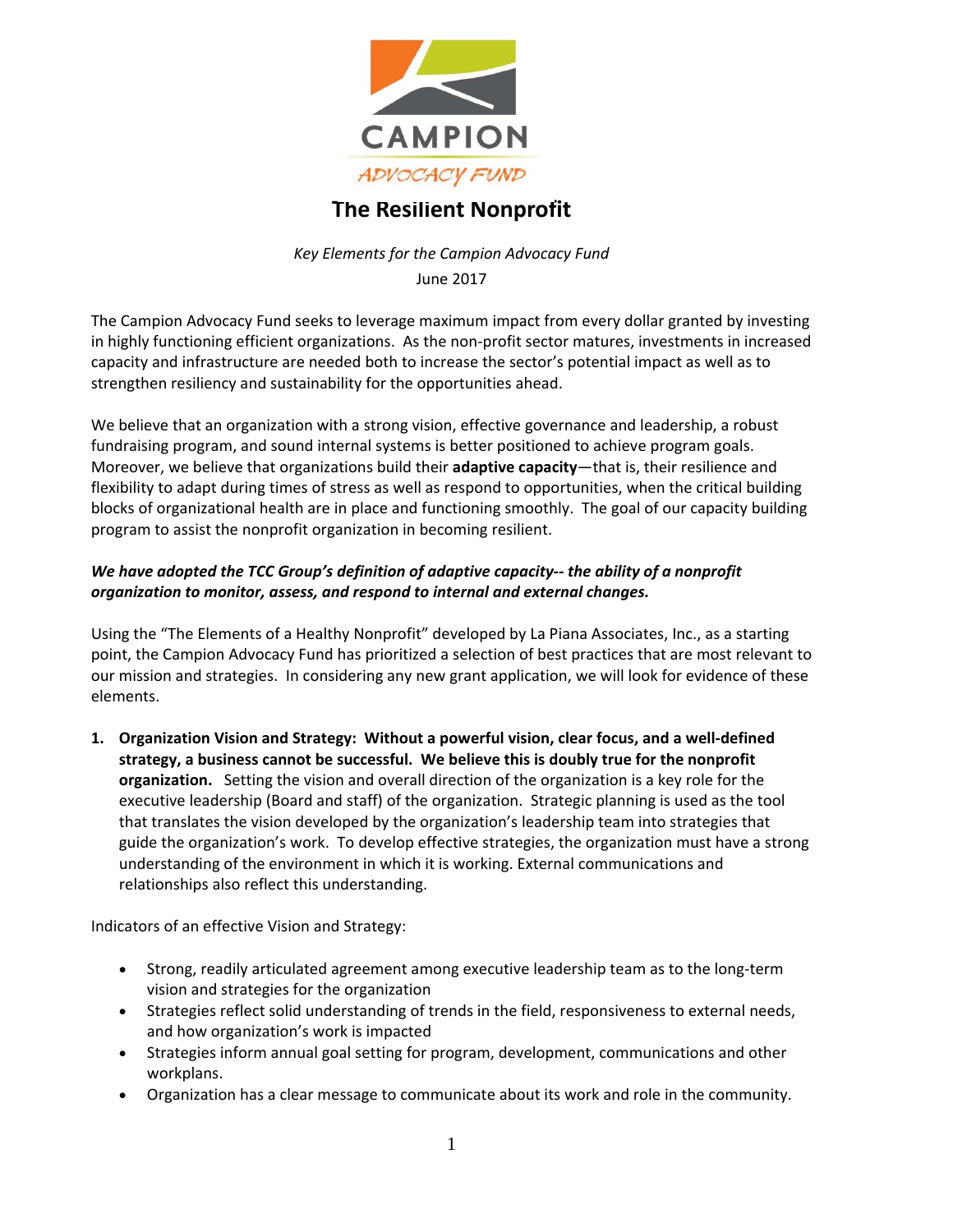**2. Healthy Governance: Good governance provides critical working capital — intellect, reputation, resources, and access — to strengthen the organization and in turn the community it serves.** The organization has a Board of Directors that works collaboratively with the executive director to define the mission and develop strategies and policies that advance it. The Board's role extends beyond the legal and fiduciary duty to strategic planning and stewarding the organization's vision. An exceptional board recognizes the impact of its leadership, and board members understand that they must be thoughtful and engaged leaders, not competent but passive stewards. **The executive director plays a leading role in building and stewarding this generative relationship.**

Indicators of Healthy Governance:

- The Board of directors is actively engaged in its oversight role and knowledgeable about the key external and internal issues that affect the organization's success. The board focuses on policy development, and on the strategic direction and evaluation of the organization. It respects the staff's responsibility to implement policy directives.
- The Executive Director provides consistent leadership in sustaining board effectiveness through board development, planning, and other systems.
- The Board's effectiveness is apparent in well-run programs, well-managed operations, a wellplanned funding base, and organizational sustainability/longevity.
- The Board has established clear leadership roles (officers and committee chairs) to drive its activities effectively. It fosters the development of new leaders to fill future roles as needed.
- The Board understands the organization's exposure to risk and actively manages that exposure.
- The Board understands its fiduciary and legal responsibilities.
- The Board understands the restrictions, if any, on the organization's grants and contracts.
- There is a succession plan that details explicit steps for the transfer of leadership (board and executive director) in the case of either an unexpected or planned transition.

**3. An Effective Executive Director**: **At the heart of every successful organization, is a strong leader one that recognizes that collaborative, diffuse leadership is more important than concentrated** power. The staff leader of a nonprofit must be a jack-of-all-trades. He or she must work collaboratively with the board and staff; provide a bridge to the community, funders and clients; chart a future course; raise funds; and model a high ethical standard. The executive director sets the tone for internal communications and staff's working relationships with one another.

Indicators of an effective Executive Director:

- The Executive Director is a passionate leader who is knowledgeable about managing the organization, has a good reputation in the community and the field of which the organization is a part, as well as an understanding of the trends or movements in the field and how they affect the organization's work.
- The Executive Director makes staff and board feel valued and connected with the mission ‐ and inspires them to do their best work.
- The Executive Director sees the board as "working capital," or assets for the organization to leverage in the community
- The Executive Director has the ability to delegate and employs it effectively.
- The Executive Director works to build a culture among the staff and board that encourages experimentation and innovation. The staff and board welcome analysis and actively invite input. Board and staff are able to think strategically and generatively. Generative thinking provides insights, creativity and new approaches to the way that the work gets done and the mission is realized.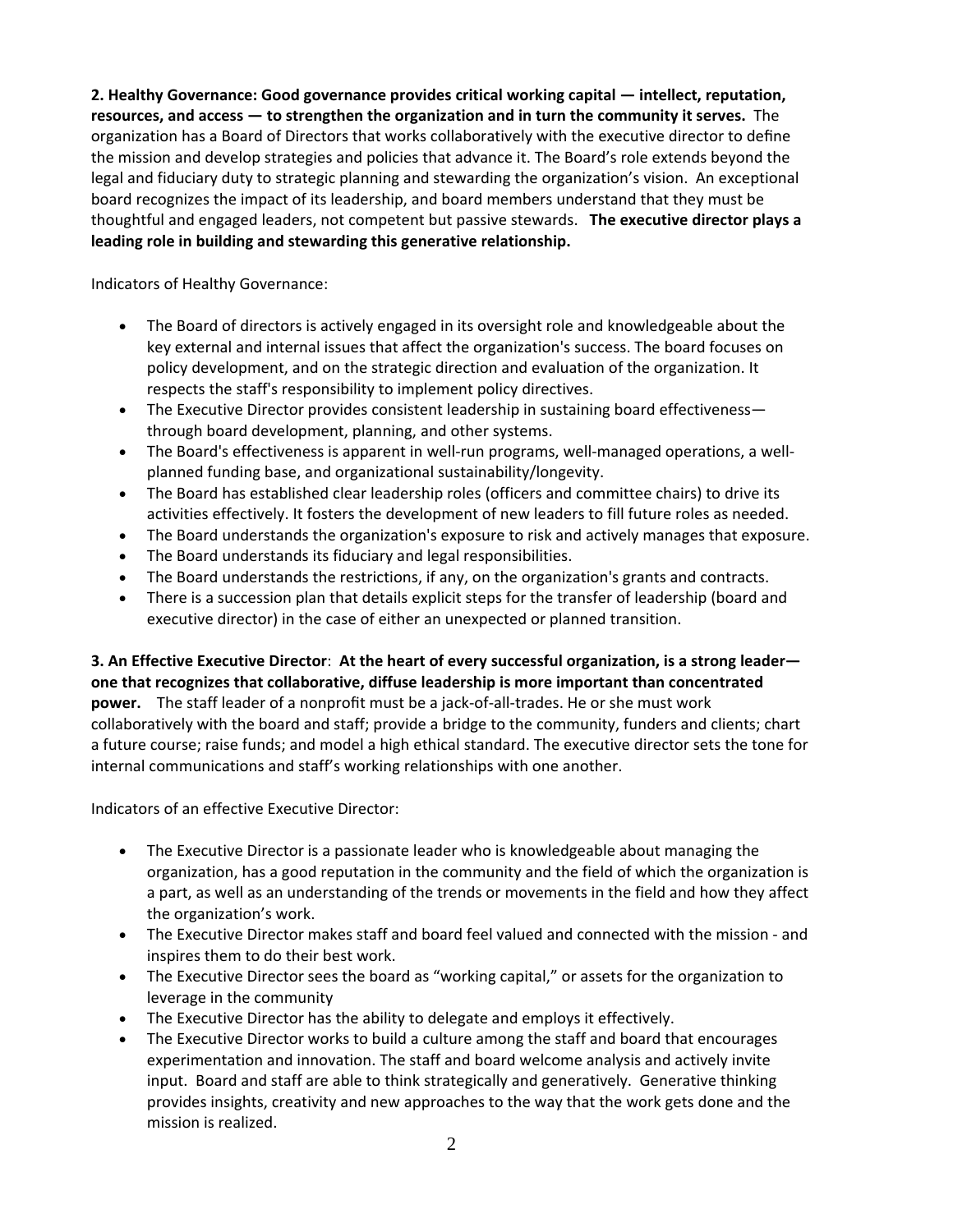**4. A Sustainable Fund Development Program: We look beyond just the dollars raised to the diversity of the revenue sources, the role that leadership plays in raising money, and how fundraising inhabits the organization's culture.** In order to achieve its mission, a nonprofit must have a vibrant development program. Effective fund development depends on a number of critical elements: including an understanding of the various constituencies, their needs, and how the organization meets their needs; clear institutional direction and ongoing strategic planning; shared expectations of staff and volunteers; and a governance and management structure that supports the fund development process.

Indicators of a successful fund development program:

- At all levels of the organization, staff understand their respective roles and how their job supports fundraising goals, indicating a robust philanthropic culture
- The Board of Directors is knowledgeable about the fundraising process and the roles in the organization.
- There is 100% participation by the Board in the fundraising process— through soliciting, cultivating, or stewarding donors.
- The organization's Board of Directors has established a committee charged with developing, evaluating and reviewing fundraising policies, practices and goals.
- The committee is actively involved in the fundraising process and works to involve others in strengthening overall philanthropic culture.
- The Board of Directors, executive director and committee supports and participates in the total fundraising process, including project identification, cultivation, solicitation and recognition.
- The organization has diversified contributed income with goals that are realistic and based on the economy and past experience.
- 100% of the Board of Directors makes an annual financial contribution to the organization.

**5. A Commitment to Using the tools of Advocacy:** Advocacy can be a powerful catalyst for change. It can improve the laws, policies, and systems that impact entire communities. For some organizations, grassroots advocacy is key to effecting the policy changes crucial to achieving their mission. For others, the role of the board or the "grasstops" plays a central role in communications, direct advocacy, and influencing legislation.

Indicators of a well‐developed advocacy program are:

- The organization has a clear, written advocacy agenda, which is informed by its constituents and approved by its leadership.
- The organization's leadership understands and supports its advocacy plans and activities.
- To accomplish its advocacy agenda, the organization 1) identifies key decision‐makers for its advocacy agenda goals, 2) determines what it will take to obtain those decision-makers' support, and 3) plans a flexible strategy.
- The organization builds and nurtures ongoing working relationships with elected officials and other decision‐makers who can influence progress of the organization's advocacy agenda.
- The organization monitors and works to influence all branches of government activity in order to further its advocacy priorities.
- The organization understands the election process and participates in voter and/or candidate education efforts.